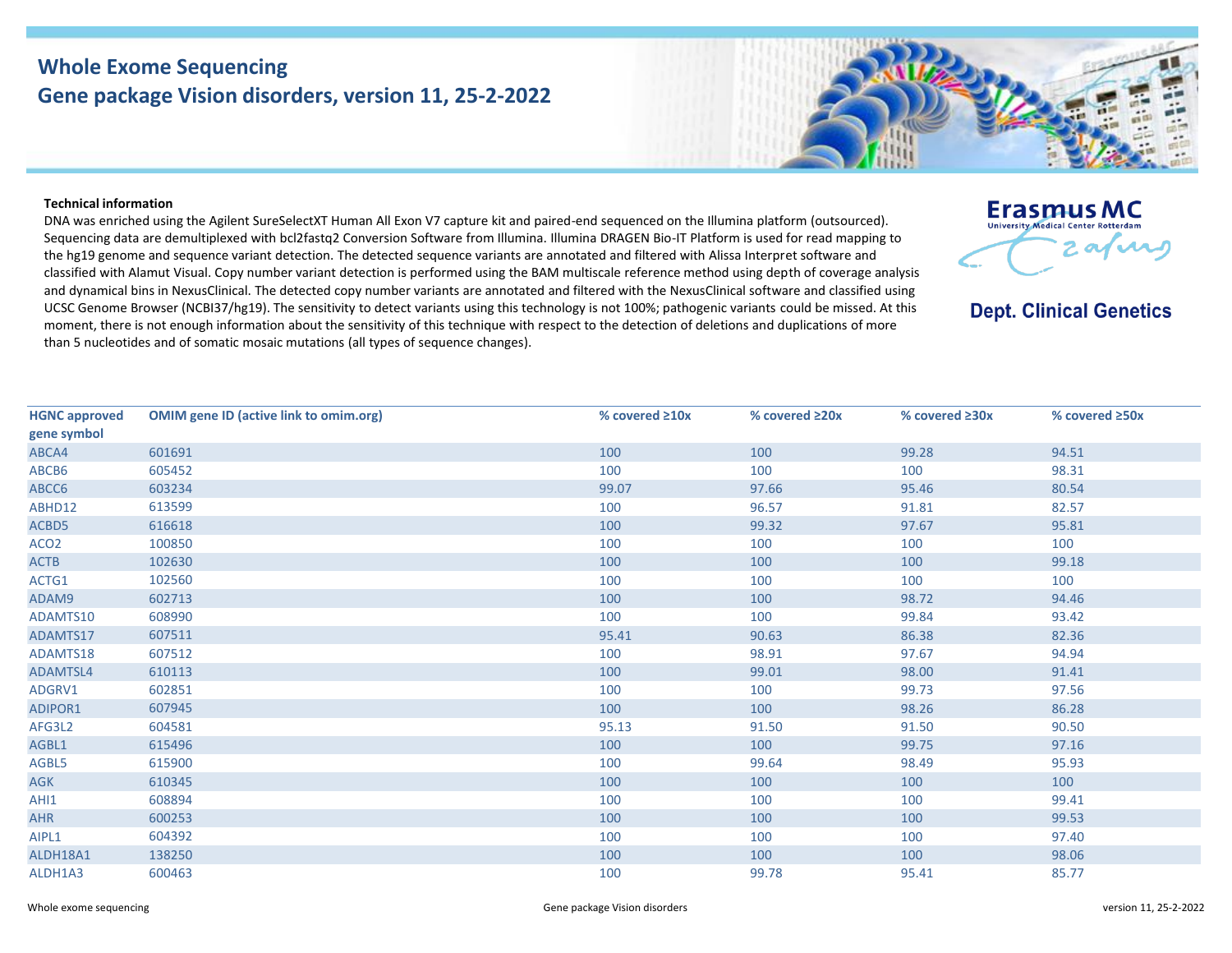| <b>HGNC approved</b> | <b>OMIM gene ID (active link to omim.org)</b> | % covered ≥10x   | % covered ≥20x | % covered ≥30x | % covered ≥50x |
|----------------------|-----------------------------------------------|------------------|----------------|----------------|----------------|
| gene symbol          |                                               |                  |                |                |                |
| ALMS1                | 606844                                        | 99.89            | 99.40          | 98.78          | 96.05          |
| ALX3                 | 606014                                        | 92.43            | 80.12          | 73.22          | 73.13          |
| ANTXR1               | 606410                                        | 98.59            | 97.32          | 96.05          | 88.40          |
| AP3B1                | 603401                                        | 99.05            | 96.39          | 94.98          | 89.23          |
| AP3D1                | 607246                                        | 97.71            | 97.64          | 95.96          | 89.40          |
| ARHGEF18             | 616432                                        | 100              | 98.26          | 94.91          | 87.02          |
| ARL13B               | 608922                                        | 100              | 99.46          | 98.38          | 87.50          |
| ARL <sub>2</sub>     | 601175                                        | 100              | 100            | 95.55          | 81.60          |
| ARL2BP               | 615407                                        | 100              | 100            | 100            | 100            |
| ARL3                 | 604695                                        | 100              | 99.40          | 89.34          | 85.89          |
| ARL6                 | 608845                                        | 100              | 100            | 100            | 95.81          |
| ARMC9                | 617612                                        | 100              | 99.93          | 98.64          | 90.94          |
| ARR3                 | 301770                                        | 100              | 100            | 100            | 93.80          |
| ARSG                 | 610008                                        | 100              | 100            | 99.03          | 94.60          |
| <b>ASB10</b>         | 615054                                        | 100              | 100            | 100            | 98.90          |
| <b>ASPH</b>          | 600582                                        | 100              | 100            | 100            | 97.55          |
| ASRGL1               | 609212                                        | 100              | 100            | 96.70          | 85.73          |
| ATF6                 | 605537                                        | 100              | 100            | 98.45          | 91.63          |
| ATOH7                | 609875                                        | 100              | 99.79          | 90.02          | 80.46          |
| ATP1A3               | 182350                                        | 100              | 100            | 99.45          | 94.42          |
| <b>B3GLCT</b>        | 610308                                        | 100              | 99.36          | 94.98          | 94.20          |
| <b>B9D1</b>          | 614144                                        | 100              | 100            | 100            | 97.19          |
| <b>B9D2</b>          | 611951                                        | 100              | 100            | 100            | 100            |
| BBIP1                | 613605                                        | 100              | 100            | 100            | 100            |
| BBS1                 | 209901                                        | 100              | 100            | 100            | 98.56          |
| <b>BBS10</b>         | 610148                                        | 100              | 100            | 99.41          | 97.96          |
| <b>BBS12</b>         | 610683                                        | 100              | 100            | 100            | 100            |
| BBS2                 | 606151                                        | 100              | 100            | 100            | 100            |
| BBS4                 | 600374                                        | 100              | 100            | 100            | 96.00          |
| BBS5                 | 603650                                        | 100              | 100            | 100            | 99.01          |
| BBS7                 | 607590                                        | 100              | 100            | 99.68          | 97.21          |
| BBS9                 | 607968                                        | 99.97            | 99.87          | 99.08          | 94.25          |
| <b>BCOR</b>          | 300485                                        | 100              | 100            | 99.96          | 98.12          |
| BEST1                | 607854                                        | 100              | 100            | 100            | 98.33          |
| BFSP1                | 603307                                        | 100              | 100            | 99.91          | 91.51          |
| BFSP2                | 603212                                        | 100              | 100            | 100            | 100            |
| BLOC1S3              | 609762                                        | 100              | 100            | 91.37          | 52.16          |
| BLOC1S5              | 607289                                        | 100              | 100            | 98.18          | 77.46          |
| BLOC1S6              | 604310                                        | 100              | 100            | 96.91          | 78.29          |
| BMP4                 | 112262                                        | 100              | 100            | 99.10          | 95.74          |
| BMP7                 | 112267                                        | 100              | 100            | 100            | 98.01          |
| <b>BSG</b>           | 109480                                        | 100              | 98.20          | 92.50          | 85.96          |
| C12orf57             | 615140                                        | 100              | 100            | 100            | 100            |
| C19ORF12             | 614297                                        | No coverage data |                |                |                |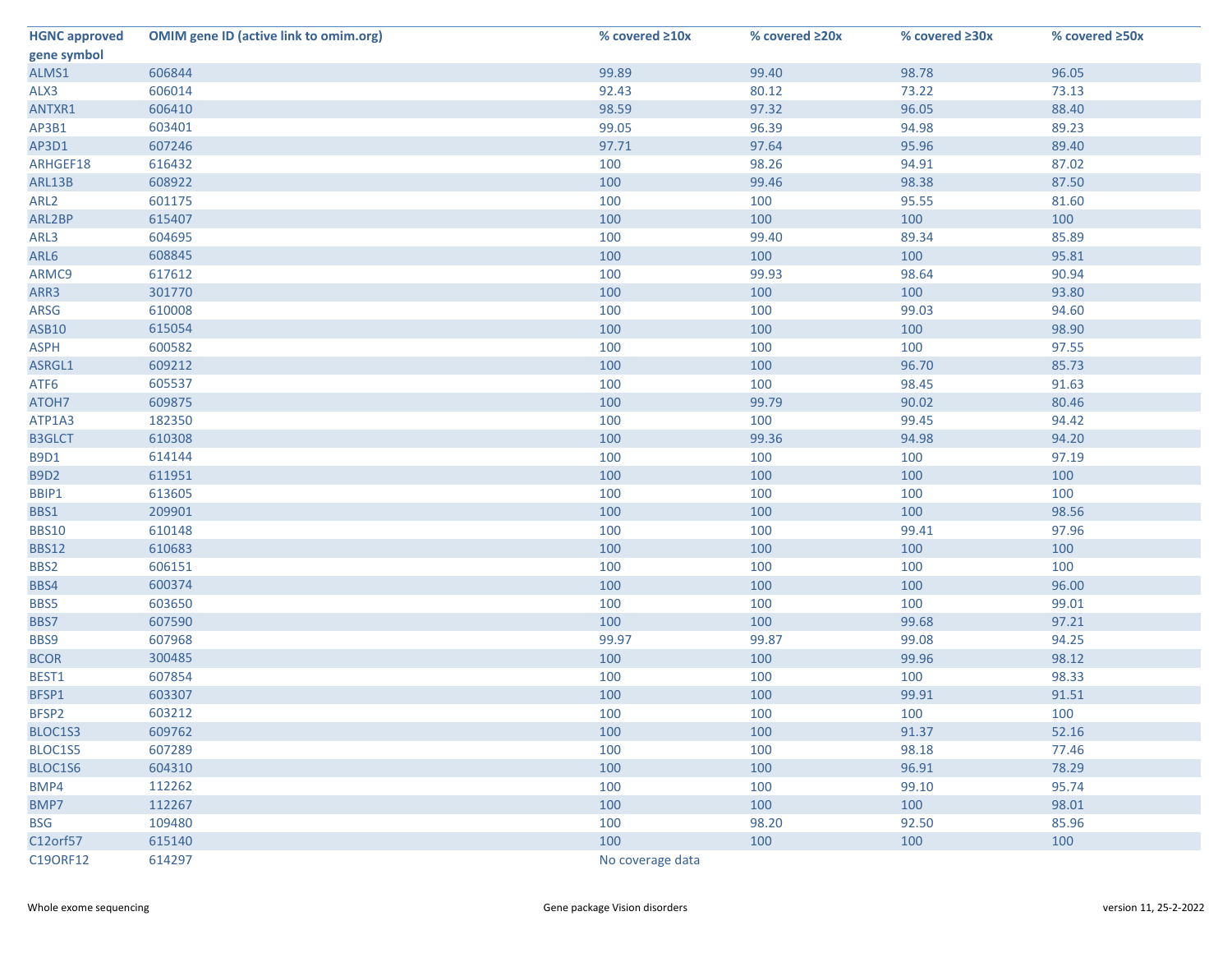| <b>HGNC approved</b> | <b>OMIM gene ID (active link to omim.org)</b> | % covered ≥10x   | % covered ≥20x | % covered ≥30x | % covered ≥50x |
|----------------------|-----------------------------------------------|------------------|----------------|----------------|----------------|
| gene symbol          |                                               |                  |                |                |                |
| C1QTNF5              | 608752                                        | 100              | 89.27          | 79.65          | 68.14          |
| C <sub>3</sub>       | 120700                                        | 100              | 100            | 99.30          | 96.05          |
| CA4                  | 114760                                        | 100              | 100            | 99.64          | 96.85          |
| CABP4                | 608965                                        | 100              | 100            | 98.62          | 89.31          |
| CACNA1F              | 300110                                        | 100              | 99.89          | 97.66          | 89.82          |
| CACNA2D4             | 608171                                        | 100              | 100            | 99.89          | 95.40          |
| CAPN5                | 602537                                        | 100              | 100            | 99.63          | 93.36          |
| <b>CBS</b>           | 613381                                        | 100              | 100            | 100            | 100            |
| CC2D2A               | 612013                                        | 100              | 99.84          | 98.65          | 91.30          |
| CCT <sub>2</sub>     | 605139                                        | 100              | 100            | 99.64          | 93.97          |
| CDH15                | 114019                                        | 100              | 98.70          | 94.82          | 79.13          |
| CDH <sub>2</sub>     | 114020                                        | 99.13            | 97.37          | 96.07          | 90.44          |
| CDH <sub>23</sub>    | 605516                                        | 100              | 100            | 100            | 89.21          |
| CDHR1                | 609502                                        | 98.66            | 97.43          | 97.43          | 94.26          |
| <b>CEP104</b>        | 603464                                        | 100              | 100            | 99.53          | 96.98          |
| <b>CDK10</b>         | 616690                                        | 100              | 100            | 99.55          | 92.43          |
| <b>CEP120</b>        | 613446                                        | 100              | 100            | 100            | 97.66          |
| <b>CEP164</b>        | 614848                                        | 100              | 99.52          | 97.04          | 86.58          |
| <b>CEP250</b>        | 609689                                        | 100              | 99.89          | 98.59          | 90.04          |
| <b>CEP290</b>        | 610142                                        | 95.56            | 90.87          | 87.25          | 80.13          |
| <b>CEP41</b>         | 610523                                        | 100              | 100            | 100            | 99.55          |
| CEP78                | 617110                                        | 100              | 99.96          | 99.16          | 94.59          |
| CEP83                | 615847                                        | 100              | 97.51          | 90.22          | 80.44          |
| <b>CERKL</b>         | 608381                                        | 100              | 100            | 100            | 98.82          |
| <b>CFAP410</b>       | 603191                                        | 100              | 100            | 99.67          | 86.95          |
| <b>CFAP418</b>       | 614477                                        | No coverage data |                |                |                |
| <b>CFB</b>           | 138470                                        | 100              | 100            | 100            | 99.47          |
| <b>CFH</b>           | 134370                                        | 100              | 99.10          | 96.82          | 92.91          |
| <b>CFI</b>           | 217030                                        | 86.45            | 84.36          | 82.41          | 78.74          |
| CHD7                 | 608892                                        | 100              | 100            | 99.89          | 98.69          |
| <b>CHM</b>           | 300390                                        | 91.63            | 91.63          | 91.63          | 91.63          |
| CHMP4B               | 610897                                        | 100              | 100            | 100            | 89.38          |
| CHRDL1               | 300350                                        | 100              | 100            | 100            | 95.95          |
| CHST <sub>6</sub>    | 605294                                        | 100              | 100            | 100            | 100            |
| CIB <sub>2</sub>     | 605564                                        | 100              | 100            | 100            | 98.38          |
| CISD <sub>2</sub>    | 611507                                        | 88.49            | 76.99          | 76.99          | 76.99          |
| CLCC1                | 617539                                        | 100              | 100            | 99.41          | 95.90          |
| CLDN19               | 610036                                        | 100              | 100            | 100            | 100            |
| CLN <sub>3</sub>     | 607042                                        | 100              | 98.64          | 91.76          | 88.17          |
| CLN5                 | 608102                                        | 93.14            | 93.14          | 88.00          | 73.62          |
| CLN6                 | 606725                                        | 100              | 100            | 100            | 96.55          |
| CLN8                 | 607837                                        | 100              | 100            | 100            | 100            |
| CLRN1                | 606397                                        | 100              | 100            | 100            | 100            |
| CLUAP1               | 616787                                        | 100              | 100            | 100            | 91.03          |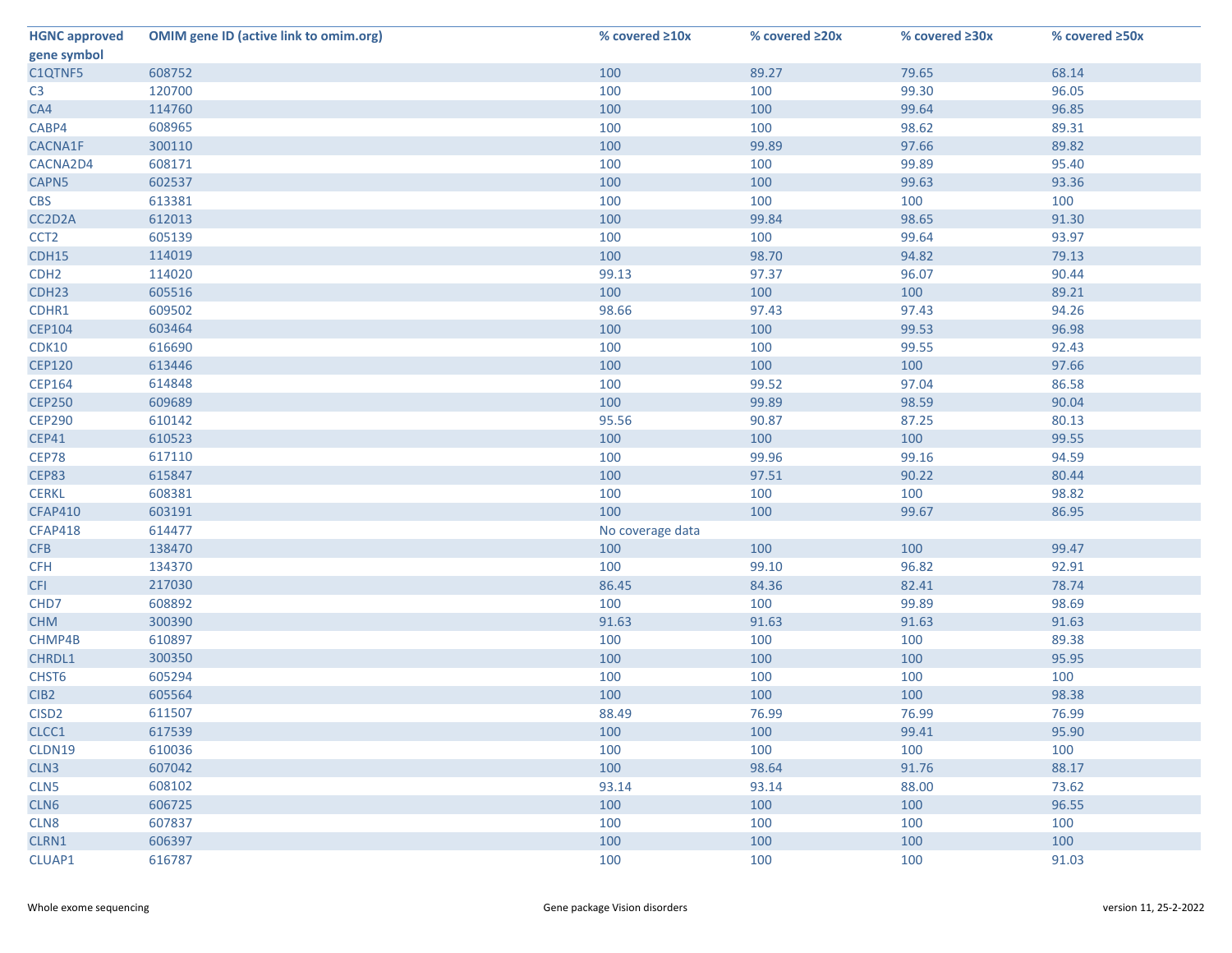| <b>HGNC approved</b> | <b>OMIM gene ID (active link to omim.org)</b> | % covered ≥10x | % covered ≥20x | % covered ≥30x | % covered ≥50x |
|----------------------|-----------------------------------------------|----------------|----------------|----------------|----------------|
| gene symbol          |                                               |                |                |                |                |
| CNGA1                | 123825                                        | 100            | 100            | 100            | 98.74          |
| CNGA3                | 600053                                        | 100            | 100            | 100            | 99.14          |
| CNGB1                | 600724                                        | 99.99          | 97.15          | 91.54          | 74.41          |
| CNGB3                | 605080                                        | 100            | 100            | 100            | 95.66          |
| CNNM4                | 607805                                        | 99.72          | 98.54          | 97.83          | 95.82          |
| COA8                 | 616003                                        | 100            | 100            | 100            | 100            |
| <b>COL11A1</b>       | 120280                                        | 100            | 99.21          | 97.82          | 88.98          |
| <b>COL11A2</b>       | 120290                                        | 100            | 99.90          | 95.62          | 84.23          |
| <b>COL18A1</b>       | 120328                                        | 100            | 99.84          | 98.50          | 87.55          |
| <b>COL25A1</b>       | 610004                                        | 100            | 100            | 99.96          | 94.54          |
| COL2A1               | 120140                                        | 100            | 100            | 99.42          | 93.30          |
| COL4A1               | 120130                                        | 99.39          | 97.25          | 93.74          | 85.37          |
| COL8A2               | 120252                                        | 100            | 99.49          | 96.93          | 74.45          |
| COL9A1               | 120210                                        | 100            | 100            | 98.08          | 86.28          |
| COL9A2               | 120260                                        | 100            | 96.25          | 87.33          | 63.80          |
| COL9A3               | 120270                                        | 100            | 100            | 96.30          | 79.94          |
| CPAMD8               | 608841                                        | 99.82          | 97.84          | 94.26          | 82.89          |
| <b>CPLANE1</b>       | 614571                                        | 100            | 99.80          | 98.38          | 95.82          |
| CPSF1                | 606027                                        | 99.09          | 98.55          | 97.89          | 92.60          |
| CRB1                 | 604210                                        | 100            | 100            | 100            | 100            |
| <b>CRX</b>           | 602225                                        | 100            | 100            | 99.48          | 93.73          |
| <b>CRYAA</b>         | 123580                                        | 100            | 100            | 100            | 100            |
| <b>CRYAB</b>         | 123590                                        | 100            | 100            | 100            | 100            |
| CRYBA1               | 123610                                        | 100            | 100            | 100            | 100            |
| CRYBA2               | 600836                                        | 100            | 100            | 98.14          | 78.99          |
| CRYBA4               | 123631                                        | 100            | 100            | 99.71          | 88.37          |
| CRYBB1               | 600929                                        | 100            | 100            | 100            | 97.96          |
| CRYBB2               | 123620                                        | 100            | 100            | 100            | 100            |
| CRYBB3               | 123630                                        | 100            | 100            | 100            | 100            |
| <b>CRYGB</b>         | 123670                                        | 100            | 99.15          | 95.21          | 88.55          |
| <b>CRYGC</b>         | 123680                                        | 100            | 100            | 100            | 100            |
| <b>CRYGD</b>         | 123690                                        | 100            | 100            | 100            | 97.42          |
| <b>CRYGS</b>         | 123730                                        | 100            | 100            | 100            | 100            |
| CSPP1                | 611654                                        | 100            | 99.29          | 96.27          | 91.41          |
| CTDP1                | 604927                                        | 100            | 97.04          | 89.34          | 81.24          |
| CTNNA1               | 116805                                        | 100            | 99.92          | 98.92          | 94.80          |
| CTNND1               | 601045                                        | 100            | 100            | 100            | 98.14          |
| <b>CTSD</b>          | 116840                                        | 100            | 93.79          | 93.79          | 90.47          |
| <b>CTSH</b>          | 116820                                        | 100            | 100            | 100            | 96.54          |
| CWC <sub>27</sub>    | 617170                                        | 97.94          | 89.68          | 89.56          | 79.69          |
| CYP1B1               | 601771                                        | 100            | 100            | 100            | 100            |
| CYP4V2               | 608614                                        | 100            | 100            | 100            | 97.99          |
| <b>DCN</b>           | 125255                                        | 100            | 100            | 100            | 99.65          |
| <b>DCT</b>           | 191275                                        | 100            | 100            | 100            | 100            |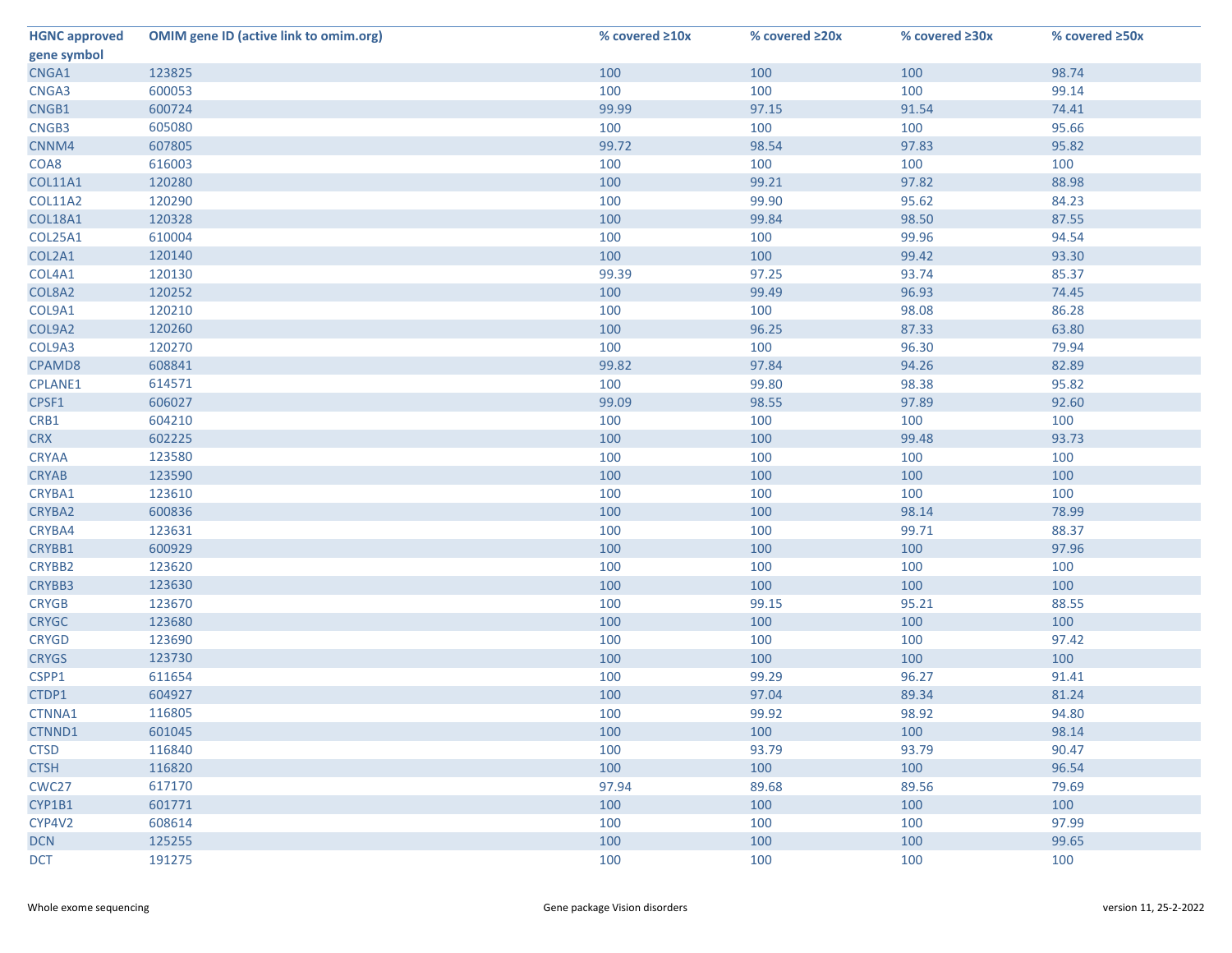| <b>HGNC approved</b> | <b>OMIM gene ID (active link to omim.org)</b> | % covered ≥10x | % covered ≥20x | % covered ≥30x | % covered ≥50x |
|----------------------|-----------------------------------------------|----------------|----------------|----------------|----------------|
| gene symbol          |                                               |                |                |                |                |
| DDHD1                | 614603                                        | 99.93          | 98.53          | 96.74          | 94.76          |
| <b>DHDDS</b>         | 608172                                        | 100            | 100            | 100            | 93.45          |
| DHX38                | 605584                                        | 100            | 99.73          | 98.16          | 90.60          |
| DKC1                 | 300126                                        | 100            | 100            | 98.05          | 93.43          |
| DNAJC30              | 618202                                        | 100            | 100            | 100            | 100            |
| DNM1L                | 603850                                        | 100            | 100            | 99.23          | 93.91          |
| <b>DNMBP</b>         | 611282                                        | 100            | 100            | 100            | 99.60          |
| <b>DPYD</b>          | 612779                                        | 100            | 100            | 100            | 100            |
| DRAM2                | 613360                                        | 100            | 100            | 100            | 99.89          |
| DTHD1                | 616979                                        | 100            | 98.44          | 96.57          | 94.95          |
| DTNBP1               | 607145                                        | 100            | 100            | 100            | 96.72          |
| DYNC2I2              | 613363                                        | 100            | 100            | 98.01          | 84.76          |
| EFEMP1               | 601548                                        | 100            | 100            | 100            | 99.82          |
| ELOVL1               | 611813                                        | 100            | 100            | 100            | 97.85          |
| ELOVL4               | 605512                                        | 100            | 99.81          | 98.78          | 92.80          |
| ELP4                 | 606985                                        | 95.23          | 92.17          | 90.41          | 87.29          |
| EMC1                 | 616846                                        | 99.16          | 99.16          | 99.16          | 97.72          |
| EPG5                 | 615068                                        | 100            | 99.90          | 99.27          | 95.85          |
| EPHA2                | 176946                                        | 100            | 100            | 99.82          | 94.68          |
| EXOSC <sub>2</sub>   | 602238                                        | 100            | 100            | 100            | 98.44          |
| EYA1                 | 601653                                        | 97.62          | 97.62          | 97.62          | 95.91          |
| <b>EYS</b>           | 612424                                        | 100            | 100            | 99.71          | 94.99          |
| FA2H                 | 611026                                        | 100            | 96.58          | 89.53          | 72.53          |
| <b>FAM161A</b>       | 613596                                        | 100            | 99.96          | 98.27          | 93.49          |
| FBN2                 | 134797                                        | 100            | 100            | 100            | 99.22          |
| FBN1                 | 612570                                        | 100            | 100            | 100            | 99.38          |
| FLVCR1               | 609144                                        | 100            | 100            | 99.46          | 94.13          |
| FOXC1                | 601090                                        | 96.31          | 91.19          | 86.78          | 75.61          |
| FOXE3                | 601094                                        | 82.50          | 73.08          | 63.20          | 37.82          |
| FOXL <sub>2</sub>    | 605597                                        | 100            | 94.43          | 90.64          | 80.31          |
| FRAS1                | 607830                                        | 100            | 99.87          | 99.03          | 94.06          |
| FREM1                | 608944                                        | 100            | 100            | 100            | 98.80          |
| FREM2                | 608945                                        | 100            | 100            | 99.91          | 98.87          |
| FSCN <sub>2</sub>    | 300628                                        | 100            | 100            | 100            | 98.85          |
| FRMD7                | 607643                                        | 100            | 100            | 100            | 100            |
| FTL.                 | 134790                                        | 100            | 100            | 95.12          | 84.71          |
| FYCO1                | 607182                                        | 100            | 100            | 100            | 97.98          |
| FZD4                 | 604579                                        | 100            | 100            | 100            | 99.61          |
| GALK1                | 604313                                        | 100            | 100            | 100            | 96.78          |
| <b>GALM</b>          | 137030                                        | 100            | 100            | 100            | 99.74          |
| <b>GALT</b>          | 606999                                        | 100            | 100            | 100            | 97.01          |
| GCNT2                | 600429                                        | 100            | 100            | 100            | 100            |
| GDF3                 | 606522                                        | 100            | 100            | 100            | 97.75          |
| GDF6                 | 601147                                        | 100            | 100            | 98.68          | 75.80          |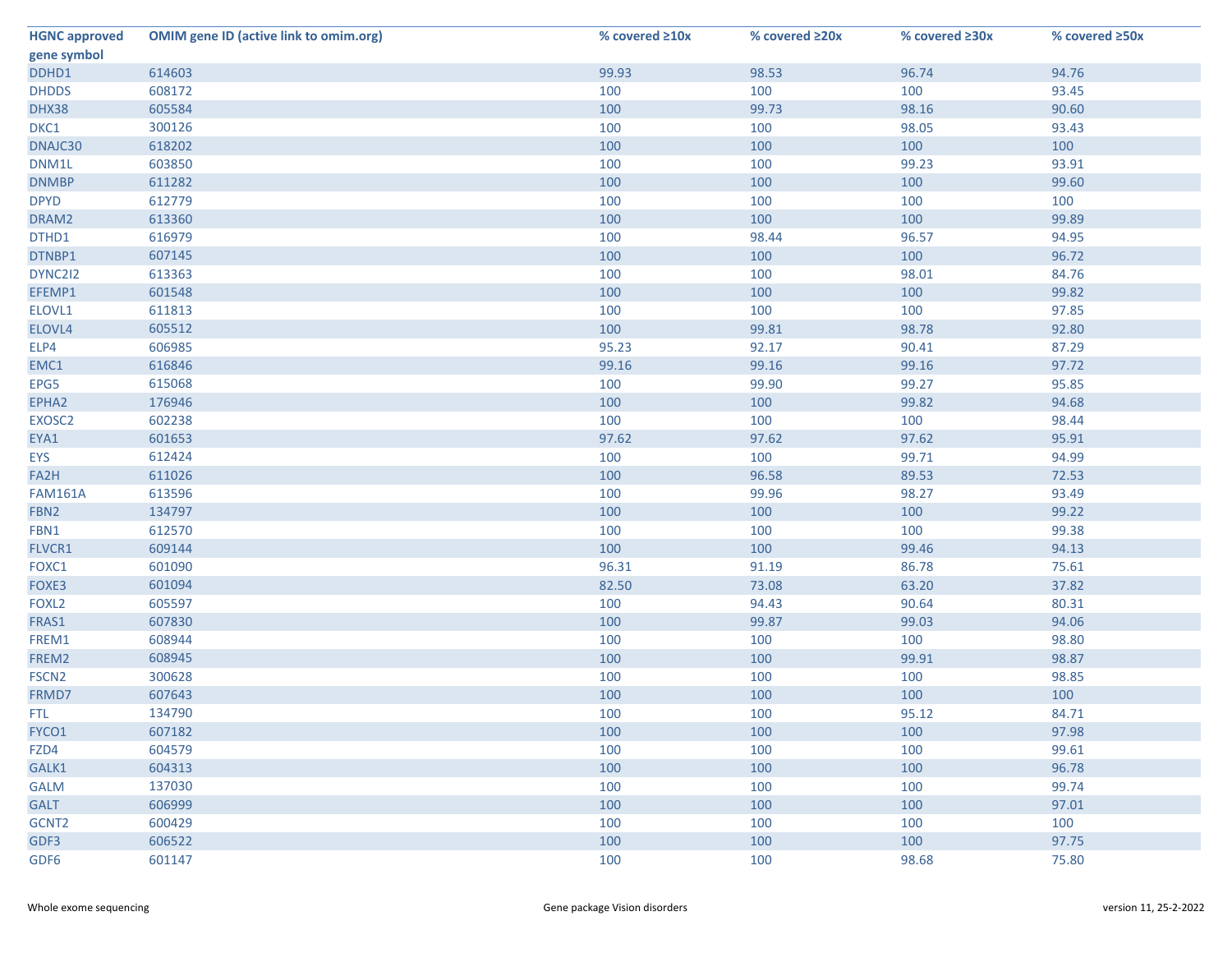| <b>HGNC approved</b> | <b>OMIM gene ID (active link to omim.org)</b> | % covered ≥10x | % covered ≥20x | % covered ≥30x | % covered ≥50x |
|----------------------|-----------------------------------------------|----------------|----------------|----------------|----------------|
| gene symbol          |                                               |                |                |                |                |
| GDPD1                | 616317                                        | 100            | 100            | 100            | 99.82          |
| <b>GFER</b>          | 600924                                        | 100            | 100            | 100            | 91.63          |
| GJA1                 | 121014                                        | 100            | 100            | 100            | 100            |
| GJA3                 | 121015                                        | 100            | 100            | 100            | 85.81          |
| GJA8                 | 600897                                        | 100            | 100            | 100            | 96.29          |
| GLI <sub>2</sub>     | 165230                                        | 99.88          | 98.56          | 96.02          | 88.28          |
| GLIS2                | 608539                                        | 100            | 100            | 99.38          | 92.32          |
| GNAT1                | 139330                                        | 100            | 100            | 100            | 100            |
| GNAT2                | 139340                                        | 100            | 100            | 100            | 100            |
| GNB3                 | 139130                                        | 100            | 100            | 100            | 97.21          |
| <b>GNPTG</b>         | 607838                                        | 100            | 97.58          | 94.41          | 93.66          |
| <b>GPR143</b>        | 300808                                        | 99.89          | 82.33          | 80.60          | 76.22          |
| <b>GPR179</b>        | 614515                                        | 100            | 99.27          | 97.72          | 94.77          |
| GRHL2                | 608576                                        | 100            | 100            | 99.84          | 98.09          |
| GRIP1                | 604597                                        | 100            | 100            | 100            | 97.30          |
| GRK1                 | 180381                                        | 100            | 100            | 100            | 98.72          |
| GRM6                 | 604096                                        | 97.56          | 95.76          | 94.33          | 89.99          |
| <b>GRN</b>           | 138945                                        | 100            | 100            | 100            | 97.18          |
| <b>GSN</b>           | 137350                                        | 100            | 98.34          | 94.75          | 86.19          |
| GUCA1A               | 600364                                        | 100            | 100            | 100            | 100            |
| GUCA1B               | 602275                                        | 100            | 100            | 100            | 94.34          |
| GUCY2D               | 600179                                        | 100            | 100            | 98.69          | 86.94          |
| HARS1                | 142810                                        | 100            | 100            | 98.38          | 93.84          |
| <b>HCCS</b>          | 300056                                        | 100            | 100            | 100            | 98.97          |
| <b>HGSNAT</b>        | 610453                                        | 94.18          | 93.42          | 91.23          | 83.05          |
| HK1                  | 142600                                        | 100            | 99.94          | 98.93          | 93.60          |
| HMGB3                | 300193                                        | 100            | 100            | 100            | 98.03          |
| HMX1                 | 142992                                        | 100            | 86.07          | 67.70          | 20.90          |
| HPS1                 | 604982                                        | 100            | 100            | 99.68          | 90.74          |
| HPS3                 | 606118                                        | 100            | 100            | 98.87          | 91.36          |
| HPS4                 | 606682                                        | 100            | 100            | 100            | 96.66          |
| HPS5                 | 607521                                        | 100            | 100            | 99.35          | 95.43          |
| HPS6                 | 607522                                        | 100            | 100            | 98.59          | 84.20          |
| <b>HRAS</b>          | 190020                                        | 100            | 100            | 100            | 100            |
| HSF4                 | 602438                                        | 100            | 99.57          | 97.58          | 88.57          |
| HSPG2                | 142461                                        | 99.45          | 99.11          | 97.49          | 90.45          |
| <b>IDH3A</b>         | 601149                                        | 100            | 96.43          | 96.43          | 92.72          |
| IDH3B                | 604526                                        | 100            | 100            | 100            | 98.45          |
| <b>IFT140</b>        | 614620                                        | 100            | 100            | 99.07          | 94.18          |
| <b>IFT172</b>        | 607386                                        | 100            | 100            | 99.58          | 97.91          |
| IFT27                | 615870                                        | 100            | 100            | 100            | 98.35          |
| IFT43                | 614068                                        | 100            | 100            | 100            | 98.69          |
| IFT52                | 617094                                        | 100            | 100            | 100            | 100            |
| IFT74                | 608040                                        | 100            | 100            | 95.28          | 79.01          |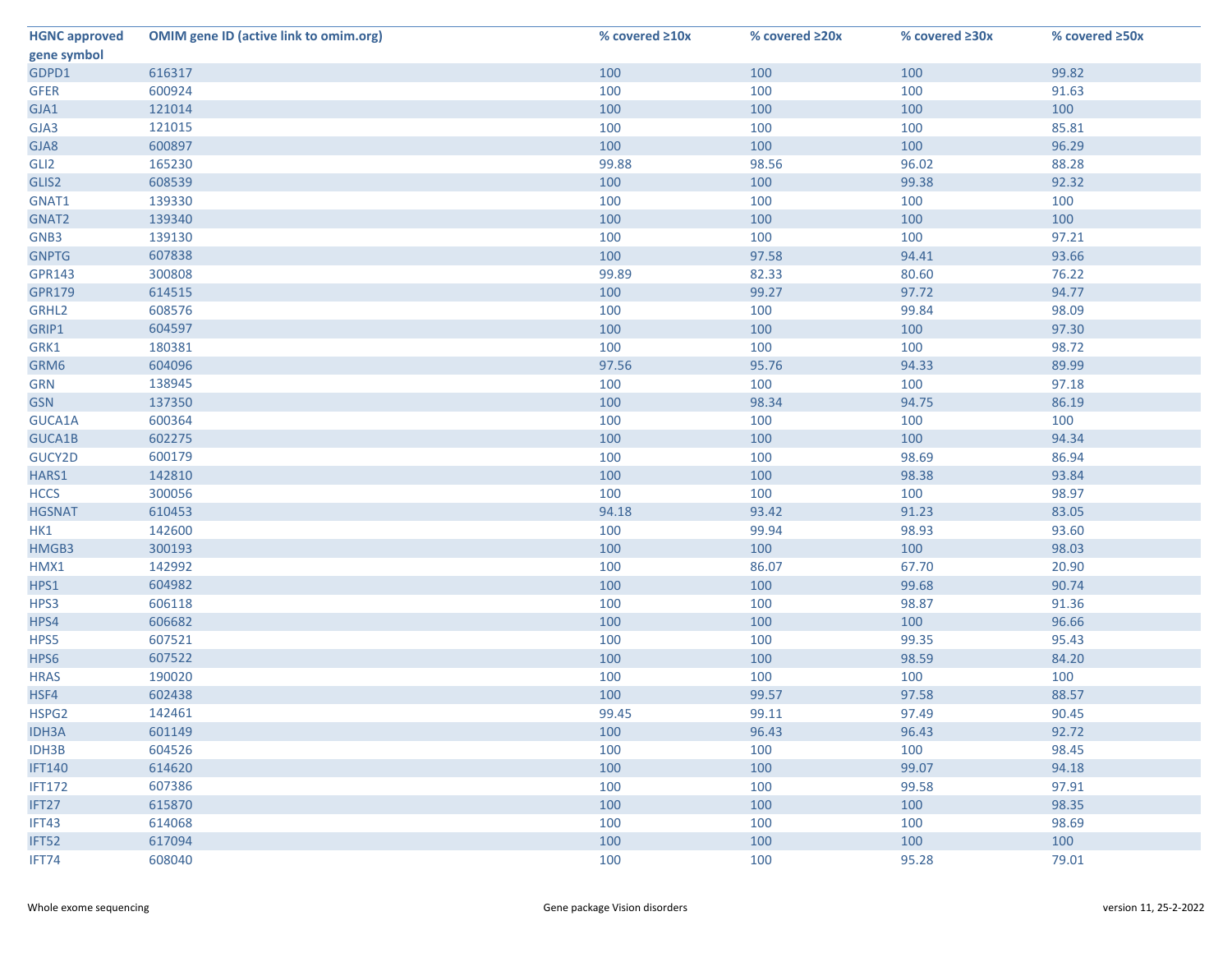| <b>HGNC approved</b> | <b>OMIM gene ID (active link to omim.org)</b> | % covered ≥10x | % covered ≥20x | % covered ≥30x | % covered ≥50x |
|----------------------|-----------------------------------------------|----------------|----------------|----------------|----------------|
| gene symbol          |                                               |                |                |                |                |
| IFT81                | 605489                                        | 100            | 100            | 99.87          | 94.26          |
| IGBP1                | 300139                                        | 100            | 100            | 99.15          | 93.30          |
| IMPDH1               | 146690                                        | 100            | 98.62          | 92.40          | 89.49          |
| IMPG1                | 602870                                        | 100            | 100            | 99.96          | 93.46          |
| IMPG2                | 607056                                        | 100            | 99.88          | 98.61          | 96.28          |
| <b>INVS</b>          | 243305                                        | 100            | 99.60          | 98.89          | 96.61          |
| <b>IPO13</b>         | 610411                                        | 100            | 100            | 99.45          | 95.70          |
| IQCB1                | 609237                                        | 100            | 100            | 100            | 99.98          |
| JAM3                 | 606197                                        | 100            | 100            | 100            | 98.29          |
| IRX1                 | 147265                                        | 90.86          | 88.22          | 86.09          | 80.43          |
| ITPR1                | 601920                                        | 100            | 100            | 99.70          | 97.45          |
| JAG1                 | 606871                                        | 100            | 98.67          | 97.58          | 97.41          |
| <b>KATNIP</b>        | 616650                                        | 100            | 99.80          | 98.31          | 93.37          |
| KCNJ13               | 603208                                        | 100            | 100            | 100            | 100            |
| KCNV2                | 607604                                        | 100            | 100            | 100            | 98.69          |
| <b>KERA</b>          | 603288                                        | 100            | 100            | 100            | 100            |
| <b>KIAA0586</b>      | 610178                                        | 100            | 100            | 98.83          | 91.18          |
| <b>KIAA1549</b>      | 613344                                        | 97.04          | 96.69          | 96.47          | 93.45          |
| KIF11                | 148760                                        | 100            | 99.75          | 97.56          | 90.98          |
| KIF21A               | 608283                                        | 100            | 99.88          | 98.88          | 96.55          |
| KIF3B                | 603754                                        | 100            | 100            | 100            | 99.02          |
| KIF7                 | 611254                                        | 99.38          | 95.78          | 90.74          | 79.67          |
| <b>KIZ</b>           | 615757                                        | 100            | 100            | 100            | 96.10          |
| KLHL7                | 611119                                        | 100            | 100            | 100            | 100            |
| <b>KRT12</b>         | 601687                                        | 100            | 100            | 100            | 100            |
| KRT3                 | 148043                                        | 100            | 100            | 99.64          | 91.38          |
| LAMA1                | 150320                                        | 100            | 100            | 99.91          | 98.34          |
| LAMC1                | 150290                                        | 100            | 99.78          | 98.79          | 95.80          |
| LCA5                 | 309060                                        | 100            | 100            | 100            | 99.33          |
| LAMP <sub>2</sub>    | 611408                                        | 100            | 100            | 100            | 91.30          |
| <b>LCAT</b>          | 606967                                        | 100            | 100            | 98.65          | 87.92          |
| LEMD <sub>2</sub>    | 616312                                        | 100            | 100            | 100            | 100            |
| LIM2                 | 154045                                        | 100            | 100            | 100            | 99.86          |
| LOXL3                | 607163                                        | 100            | 100            | 98.91          | 97.02          |
| LRAT                 | 604863                                        | 100            | 100            | 100            | 100            |
| LRIT <sub>3</sub>    | 615004                                        | 100            | 100            | 100            | 100            |
| <b>LRMDA</b>         | 614537                                        | 100            | 100            | 96.94          | 93.89          |
| LRP2                 | 600073                                        | 100            | 99.96          | 99.64          | 97.62          |
| LRP5                 | 603506                                        | 97.91          | 97.91          | 97.26          | 93.39          |
| LRPAP1               | 104225                                        | 99.27          | 94.39          | 89.44          | 80.99          |
| <b>LSS</b>           | 600909                                        | 100            | 99.26          | 98.12          | 90.59          |
| LTBP3                | 602090                                        | 99.59          | 98.30          | 93.77          | 80.79          |
| <b>LYST</b>          | 606897                                        | 100            | 99.99          | 99.68          | 96.53          |
| LZTFL1               | 606568                                        | 100            | 100            | 92.66          | 80.73          |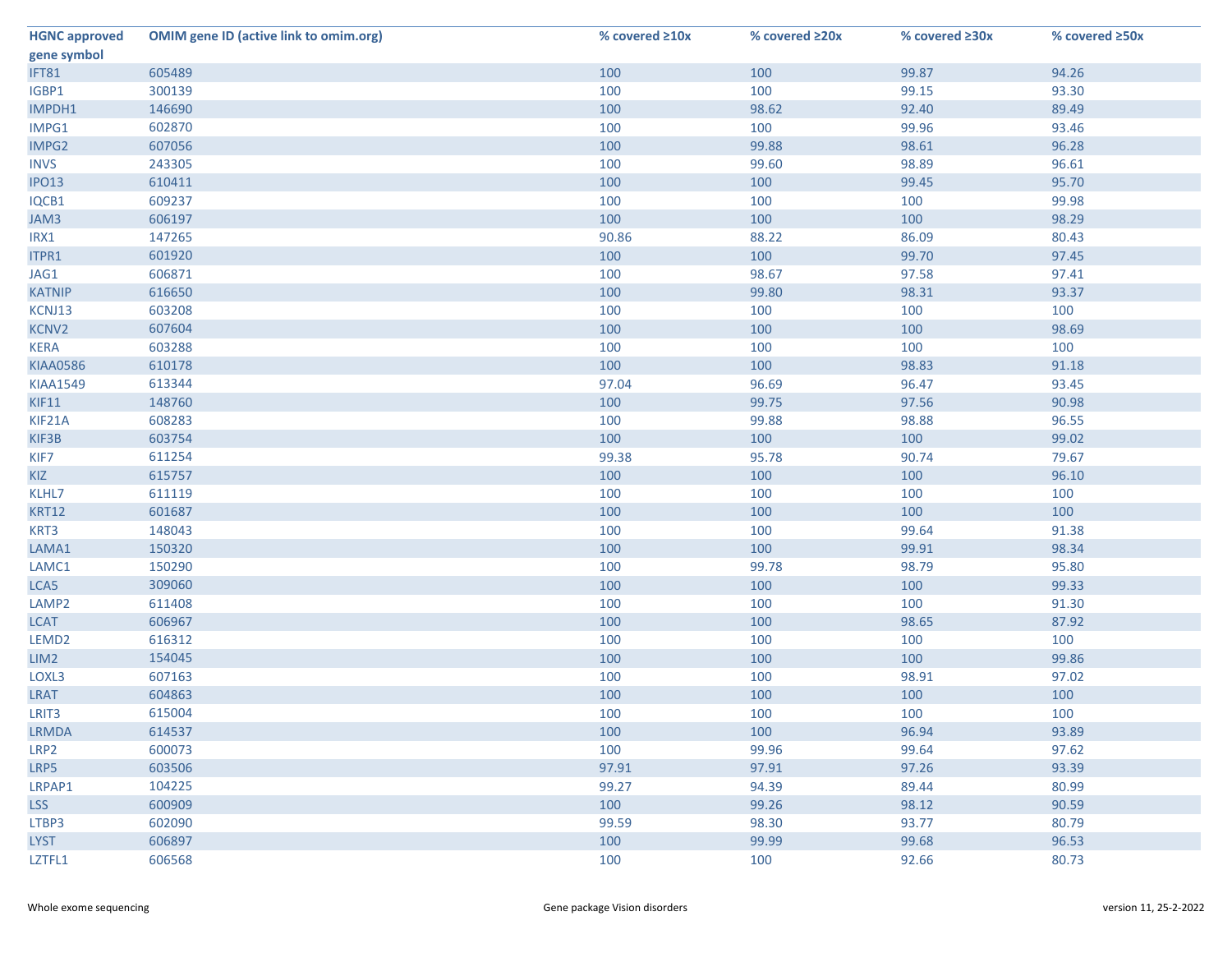| <b>HGNC approved</b> | <b>OMIM gene ID (active link to omim.org)</b> | % covered ≥10x   | % covered ≥20x | % covered ≥30x | % covered ≥50x |
|----------------------|-----------------------------------------------|------------------|----------------|----------------|----------------|
| gene symbol          |                                               |                  |                |                |                |
| <b>MAB21L2</b>       | 604357                                        | 100              | 100            | 100            | 99.36          |
| <b>MAF</b>           | 177075                                        | 83.71            | 78.54          | 75.42          | 70.82          |
| <b>MAK</b>           | 154235                                        | 100              | 100            | 98.90          | 93.62          |
| <b>МАРКАРКЗ</b>      | 602130                                        | 100              | 100            | 100            | 96.73          |
| <b>MERTK</b>         | 604705                                        | 100              | 100            | 100            | 99.16          |
| MFN <sub>2</sub>     | 608507                                        | 100              | 100            | 99.87          | 96.69          |
| <b>MFRP</b>          | 606227                                        | 100              | 100            | 100            | 95.77          |
| MFSD8                | 611124                                        | 100              | 100            | 100            | 97.84          |
| <b>MIP</b>           | 154050                                        | 100              | 100            | 100            | 99.19          |
| <b>MIR184</b>        | 613146                                        | No coverage data |                |                |                |
| <b>MIR204</b>        | 610942                                        | No coverage data |                |                |                |
| <b>MITF</b>          | 156845                                        | 100              | 100            | 100            | 100            |
| <b>MKKS</b>          | 604896                                        | 100              | 100            | 100            | 100            |
| MKS1                 | 609883                                        | 100              | 99.95          | 98.94          | 93.72          |
| <b>MLPH</b>          | 606526                                        | 100              | 96.07          | 91.36          | 87.88          |
| MT-TP                | 590075                                        | No coverage data |                |                |                |
| <b>MVK</b>           | 251170                                        | 100              | 100            | 100            | 96.15          |
| MYO5A                | 160777                                        | 98.18            | 96.92          | 95.18          | 92.18          |
| MYO7A                | 276903                                        | 100              | 99.89          | 98.51          | 93.74          |
| <b>MYOC</b>          | 601652                                        | 100              | 100            | 100            | 97.68          |
| <b>NAA10</b>         | 300013                                        | 100              | 100            | 94.22          | 61.79          |
| <b>NAGLU</b>         | 609701                                        | 100              | 94.32          | 91.15          | 85.27          |
| <b>NBAS</b>          | 608025                                        | 100              | 100            | 100            | 98.26          |
| <b>NDP</b>           | 300658                                        | 100              | 100            | 100            | 100            |
| NEK <sub>2</sub>     | 602985                                        | 100              | 100            | 100            | 97.93          |
| NDUFS2               | 604043                                        | 100              | 100            | 100            | 93.32          |
| NEK8                 | 609799                                        | 100              | 100            | 100            | 94.78          |
| NEUROD1              | 601724                                        | 100              | 100            | 100            | 100            |
| <b>NHS</b>           | 300457                                        | 100              | 98.47          | 93.63          | 90.79          |
| NMNAT1               | 608700                                        | 100              | 100            | 100            | 98.58          |
| NPHP1                | 607100                                        | 99.79            | 96.88          | 96.88          | 95.81          |
| NPHP3                | 608002                                        | 100              | 100            | 99.82          | 95.51          |
| NPHP4                | 607215                                        | 100              | 100            | 99.14          | 92.28          |
| NR2E3                | 604485                                        | 99.86            | 99.86          | 98.94          | 90.67          |
| NR2F1                | 132890                                        | 100              | 97.29          | 93.34          | 85.21          |
| <b>NRL</b>           | 162080                                        | 100              | 100            | 98.87          | 90.21          |
| <b>NYX</b>           | 300278                                        | 100              | 100            | 97.37          | 88.00          |
| <b>OAT</b>           | 613349                                        | 100              | 96.42          | 93.55          | 89.43          |
| OCA <sub>2</sub>     | 611409                                        | 100              | 100            | 99.28          | 94.33          |
| <b>OCRL</b>          | 300535                                        | 98.15            | 98.15          | 98.15          | 97.22          |
| OFD1                 | 300170                                        | 100              | 99.97          | 99.28          | 94.92          |
| OPA1                 | 605290                                        | 100              | 100            | 98.77          | 92.07          |
| OPA3                 | 606580                                        | 100              | 100            | 100            | 100            |
| OPN1LW               | 300822                                        | 89.44            | 86.10          | 79.29          | 68.61          |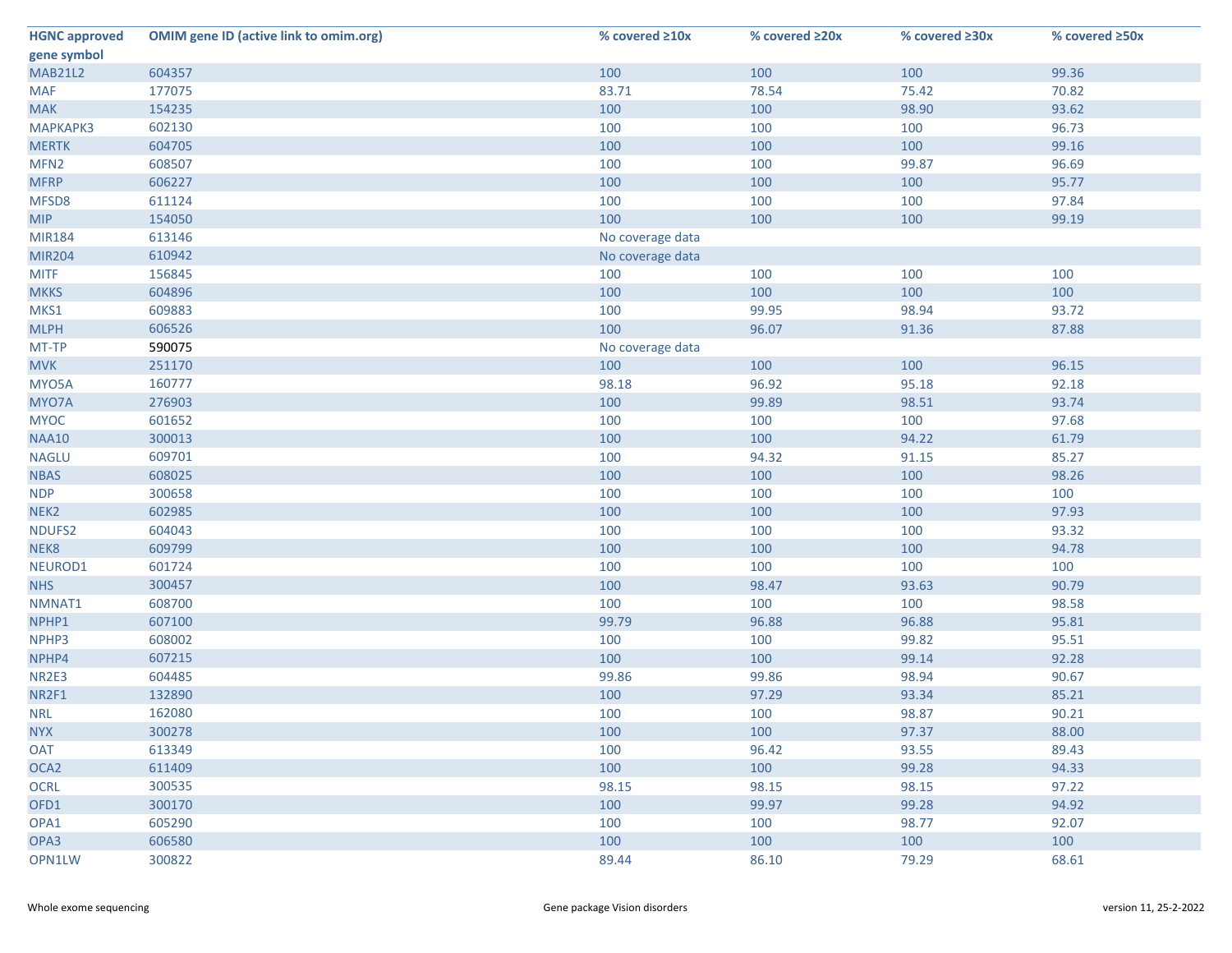| <b>HGNC approved</b> | <b>OMIM gene ID (active link to omim.org)</b> | % covered ≥10x | % covered ≥20x | % covered ≥30x | % covered ≥50x |
|----------------------|-----------------------------------------------|----------------|----------------|----------------|----------------|
| gene symbol          |                                               |                |                |                |                |
| OPN1MW               | 300821                                        | 52.60          | 39.03          | 30.16          | 21.45          |
| OPN1SW               | 613522                                        | 100            | 100            | 100            | 99.65          |
| <b>OPTN</b>          | 602432                                        | 100            | 100            | 97.51          | 79.26          |
| OTX <sub>2</sub>     | 616729                                        | 100            | 100            | 100            | 100            |
| OR2W3                | 600037                                        | 100            | 100            | 98.96          | 94.75          |
| OVOL <sub>2</sub>    | 616441                                        | 100            | 95.52          | 84.48          | 68.29          |
| P3H2                 | 610341                                        | 100            | 100            | 100            | 91.30          |
| P4HA2                | 600608                                        | 100            | 100            | 100            | 100            |
| PANK <sub>2</sub>    | 606157                                        | 100            | 100            | 100            | 99.69          |
| PAX <sub>2</sub>     | 167409                                        | 48.09          | 48.09          | 35.79          | 35.79          |
| PAX6                 | 607108                                        | 100            | 100            | 100            | 100            |
| <b>PCARE</b>         | 613425                                        | 100            | 100            | 99.85          | 98.53          |
| PCDH15               | 605514                                        | 100            | 100            | 99.92          | 98.82          |
| PCYT1A               | 123695                                        | 100            | 100            | 100            | 99.80          |
| PDE6A                | 180071                                        | 100            | 100            | 100            | 99.74          |
| PDE6B                | 180072                                        | 100            | 100            | 100            | 98.77          |
| PDE6C                | 600827                                        | 100            | 100            | 100            | 99.30          |
| PDE6D                | 602676                                        | 100            | 100            | 100            | 100            |
| PDE6G                | 180073                                        | 100            | 100            | 100            | 94.70          |
| PDE6H                | 601190                                        | 100            | 100            | 94.50          | 51.94          |
| PDZD7                | 612971                                        | 100            | 100            | 99.71          | 95.14          |
| PEX1                 | 602136                                        | 100            | 99.82          | 97.75          | 93.52          |
| PEX2                 | 170993                                        | 100            | 100            | 100            | 100            |
| PEX26                | 608666                                        | 100            | 100            | 100            | 95.81          |
| PEX6                 | 601498                                        | 100            | 99.12          | 95.44          | 87.85          |
| PEX7                 | 601757                                        | 100            | 100            | 99.06          | 87.85          |
| PGK1                 | 311800                                        | 100            | 100            | 100            | 95.92          |
| PHOX2A               | 602753                                        | 100            | 100            | 91.39          | 66.23          |
| <b>PHYH</b>          | 602026                                        | 100            | 89.33          | 89.33          | 83.03          |
| <b>PIGL</b>          | 605947                                        | 100            | 100            | 100            | 100            |
| PIK3R1               | 171833                                        | 100            | 100            | 100            | 98.75          |
| <b>PIKFYVE</b>       | 609414                                        | 100            | 100            | 100            | 98.74          |
| PITPNM3              | 608921                                        | 98.74          | 95.89          | 92.41          | 85.51          |
| PITX2                | 601542                                        | 100            | 96.62          | 93.01          | 82.88          |
| PITX3                | 602669                                        | 100            | 100            | 100            | 88.30          |
| PLA2G5               | 601192                                        | 100            | 100            | 100            | 100            |
| PLK4                 | 605031                                        | 100            | 100            | 100            | 98.37          |
| <b>PMPCA</b>         | 613036                                        | 100            | 100            | 99.24          | 93.13          |
| PNPLA6               | 603197                                        | 100            | 99.11          | 95.89          | 89.98          |
| POC1B                | 614784                                        | 100            | 99.64          | 97.10          | 90.50          |
| POC5                 | 617880                                        | 100            | 100            | 100            | 98.77          |
| POMGNT1              | 606822                                        | 100            | 100            | 100            | 98.99          |
| PPT1                 | 600722                                        | 100            | 100            | 100            | 96.71          |
| <b>PRCD</b>          | 610598                                        | 100            | 88.96          | 59.68          | 18.69          |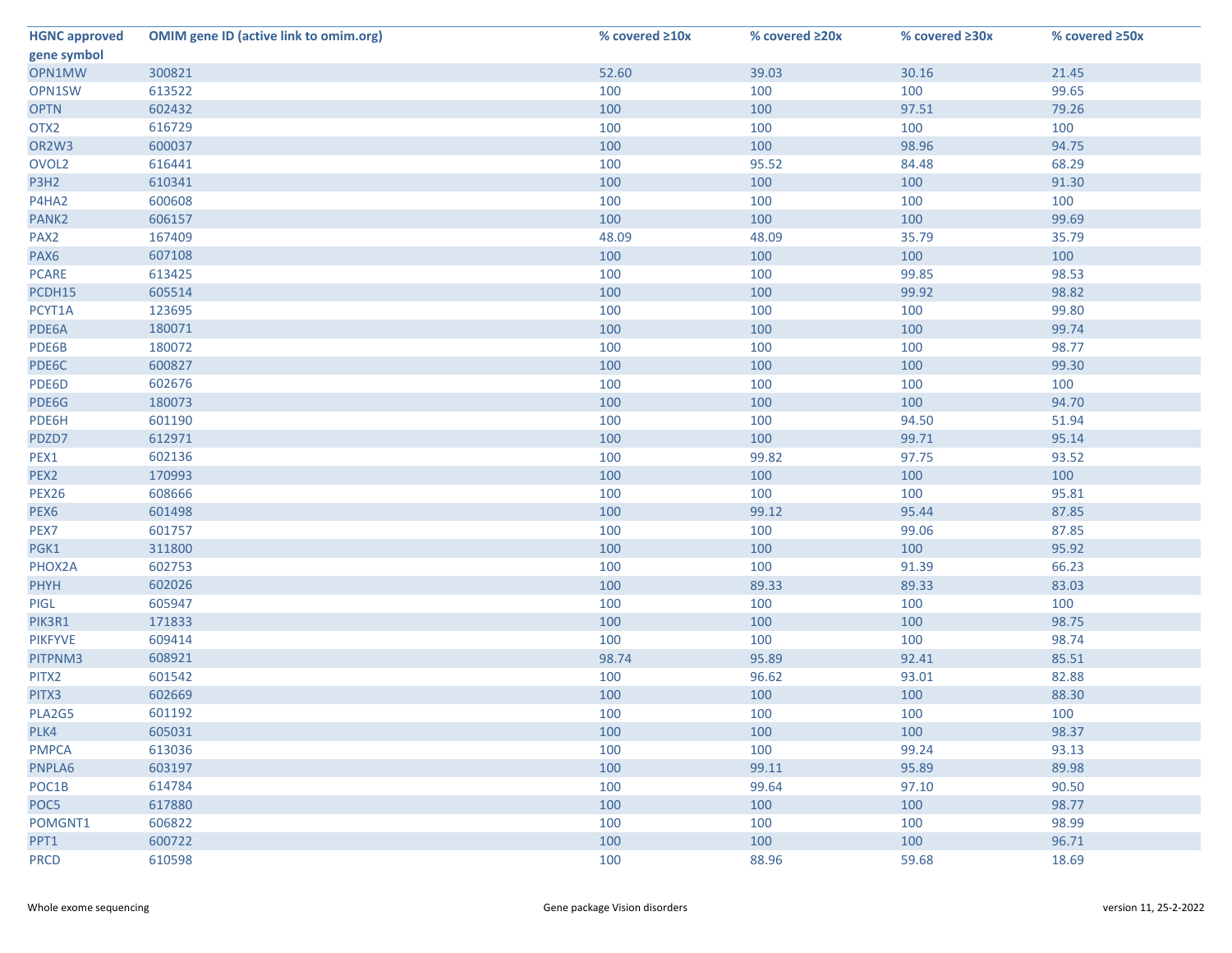| <b>HGNC approved</b> | <b>OMIM gene ID (active link to omim.org)</b> | % covered ≥10x | % covered ≥20x | % covered ≥30x | % covered ≥50x |
|----------------------|-----------------------------------------------|----------------|----------------|----------------|----------------|
| gene symbol          |                                               |                |                |                |                |
| PRDM13               | 616741                                        | 100            | 96.34          | 91.84          | 85.17          |
| PRDM5                | 614161                                        | 100            | 100            | 98.97          | 93.00          |
| <b>PRIMPOL</b>       | 615421                                        | 100            | 100            | 100            | 94.92          |
| PROM1                | 604365                                        | 100            | 97.56          | 96.66          | 93.07          |
| PRPF3                | 607301                                        | 100            | 100            | 99.96          | 97.57          |
| PRPF31               | 606419                                        | 100            | 100            | 100            | 99.49          |
| PRPF4                | 607795                                        | 100            | 100            | 100            | 100            |
| PRPF6                | 613979                                        | 100            | 100            | 100            | 97.30          |
| PRPF8                | 607300                                        | 100            | 100            | 100            | 98.94          |
| PRPH <sub>2</sub>    | 179605                                        | 100            | 100            | 97.95          | 94.35          |
| PRSS56               | 613858                                        | 100            | 97.90          | 91.58          | 70.58          |
| <b>PXDN</b>          | 605158                                        | 100            | 99.87          | 99.20          | 96.52          |
| <b>RAB28</b>         | 612994                                        | 100            | 99.75          | 95.64          | 84.56          |
| RAB3GAP2             | 609275                                        | 100            | 100            | 98.75          | 97.08          |
| <b>RARB</b>          | 180220                                        | 100            | 100            | 100            | 97.21          |
| <b>RAX</b>           | 601881                                        | 100            | 99.59          | 90.48          | 78.83          |
| RAX2                 | 610362                                        | 100            | 100            | 100            | 93.92          |
| RBP3                 | 180290                                        | 100            | 100            | 100            | 100            |
| RBP4                 | 180250                                        | 100            | 100            | 100            | 100            |
| RCBTB1               | 607867                                        | 100            | 100            | 100            | 99.78          |
| RD3                  | 180040                                        | 100            | 96.64          | 87.36          | 59.20          |
| <b>RDH11</b>         | 607849                                        | 100            | 100            | 99.42          | 95.37          |
| <b>RDH12</b>         | 608830                                        | 100            | 100            | 99.26          | 94.12          |
| RDH <sub>5</sub>     | 601617                                        | 100            | 100            | 100            | 99.52          |
| REEP6                | 609346                                        | 100            | 98.47          | 94.82          | 84.00          |
| <b>RGR</b>           | 600342                                        | 100            | 100            | 98.29          | 79.98          |
| RGS9                 | 604067                                        | 100            | 100            | 100            | 95.42          |
| RGS9BP               | 607814                                        | 100            | 100            | 100            | 97.66          |
| <b>RHO</b>           | 180380                                        | 100            | 100            | 100            | 100            |
| RIMS1                | 606629                                        | 100            | 100            | 99.34          | 87.65          |
| RIMS2                | 606630                                        | 100            | 100            | 99.18          | 88.26          |
| RLBP1                | 180090                                        | 100            | 100            | 100            | 94.96          |
| ROM1                 | 180721                                        | 100            | 99.10          | 96.45          | 74.39          |
| RP1                  | 603937                                        | 100            | 100            | 100            | 99.62          |
| RP1L1                | 608581                                        | 100            | 99.98          | 96.41          | 88.24          |
| RP <sub>2</sub>      | 300757                                        | 100            | 100            | 100            | 97.65          |
| RP9                  | 607331                                        | 100            | 99.62          | 97.96          | 92.98          |
| <b>RPE65</b>         | 180069                                        | 100            | 100            | 100            | 100            |
| <b>RPGR</b>          | 312610                                        | 77.06          | 72.91          | 70.98          | 65.44          |
| RPGRIP1              | 605446                                        | 100            | 100            | 99.78          | 98.61          |
| RPGRIP1L             | 610937                                        | 99.73          | 98.44          | 96.86          | 92.30          |
| RS1                  | 300839                                        | 100            | 100            | 100            | 100            |
| RTN4IP1              | 610502                                        | 100            | 100            | 100            | 100            |
| SAG                  | 181031                                        | 100            | 100            | 100            | 100            |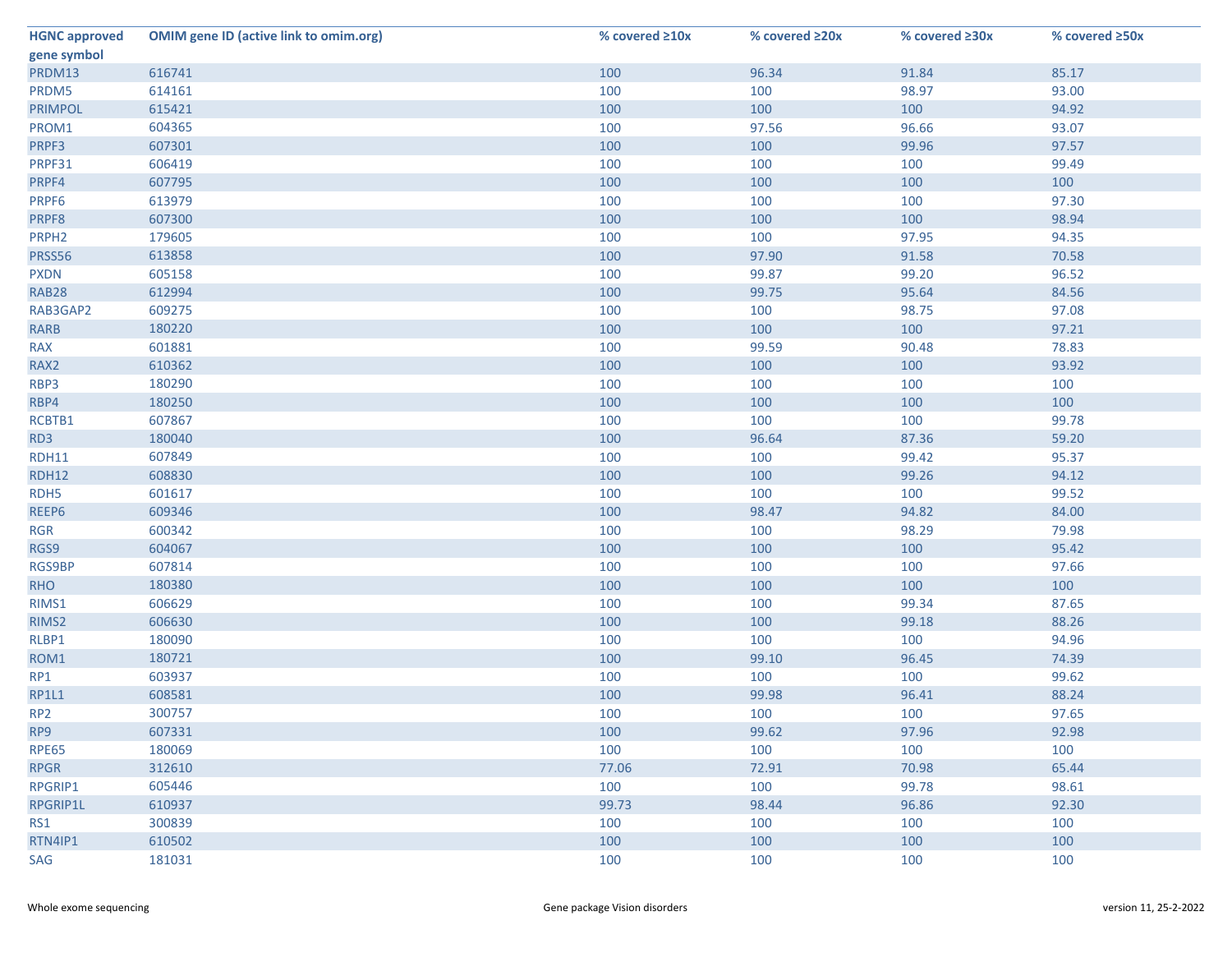| <b>HGNC approved</b> | <b>OMIM gene ID (active link to omim.org)</b> | % covered ≥10x | % covered ≥20x | % covered ≥30x | % covered ≥50x |
|----------------------|-----------------------------------------------|----------------|----------------|----------------|----------------|
| gene symbol          |                                               |                |                |                |                |
| SALL <sub>2</sub>    | 602219                                        | 100            | 100            | 100            | 96.49          |
| SALL4                | 607343                                        | 100            | 99.35          | 95.66          | 95.37          |
| SAMD11               | 616765                                        | 80.78          | 74.51          | 66.36          | 55.72          |
| SC5D                 | 602286                                        | 100            | 100            | 100            | 100            |
| <b>SCAPER</b>        | 611611                                        | 100            | 100            | 99.60          | 95.61          |
| SCO <sub>2</sub>     | 604272                                        | 100            | 100            | 100            | 100            |
| SDCCAG8              | 613524                                        | 100            | 100            | 99.08          | 92.68          |
| SEMA4A               | 607292                                        | 100            | 100            | 99.22          | 94.09          |
| <b>SGSH</b>          | 605270                                        | 93.52          | 93.52          | 93.52          | 93.25          |
| <b>SHH</b>           | 600725                                        | 100            | 100            | 100            | 100            |
| SIPA1L3              | 616655                                        | 100            | 99.24          | 97.28          | 91.43          |
| SIX <sub>3</sub>     | 603714                                        | 100            | 100            | 98.12          | 93.58          |
| SIX6                 | 606326                                        | 100            | 100            | 99.36          | 95.89          |
| <b>SLC16A12</b>      | 611910                                        | 100            | 100            | 100            | 98.98          |
| <b>SLC24A1</b>       | 603617                                        | 100            | 100            | 99.11          | 92.09          |
| <b>SLC24A5</b>       | 609802                                        | 100            | 100            | 100            | 97.32          |
| <b>SLC25A46</b>      | 610826                                        | 100            | 100            | 99.15          | 92.40          |
| SLC33A1              | 603690                                        | 100            | 100            | 100            | 99.18          |
| SLC38A8              | 615585                                        | 100            | 100            | 98.84          | 87.87          |
| <b>SLC39A5</b>       | 608730                                        | 100            | 99.45          | 95.11          | 75.30          |
| <b>SLC45A2</b>       | 606202                                        | 100            | 100            | 100            | 99.88          |
| <b>SLC4A11</b>       | 610206                                        | 100            | 100            | 100            | 98.46          |
| <b>SLC52A2</b>       | 607882                                        | 100            | 100            | 100            | 100            |
| <b>SLC7A14</b>       | 615720                                        | 100            | 100            | 100            | 98.10          |
| SMOC1                | 608488                                        | 100            | 98.93          | 95.24          | 88.83          |
| <b>SNRNP200</b>      | 601664                                        | 100            | 100            | 100            | 99.14          |
| SOX <sub>2</sub>     | 184429                                        | 100            | 100            | 99.49          | 93.56          |
| SOX5                 | 604975                                        | 100            | 100            | 100            | 97.30          |
| SPATA7               | 609868                                        | 100            | 99.90          | 95.24          | 86.60          |
| SPP <sub>2</sub>     | 602637                                        | 100            | 100            | 100            | 100            |
| SRD5A3               | 611715                                        | 100            | 100            | 98.58          | 94.73          |
| SSBP1                | 600439                                        | 100            | 100            | 100            | 99.11          |
| STRA6                | 610745                                        | 100            | 100            | 100            | 96.01          |
| <b>SUFU</b>          | 607035                                        | 100            | 100            | 99.70          | 96.51          |
| TACSTD2              | 137290                                        | 100            | 100            | 100            | 97.67          |
| <b>TAMALIN</b>       | 612027                                        | 89.95          | 77.80          | 65.54          | 44.45          |
| TCF7L2               | 602228                                        | 100            | 100            | 98.54          | 89.94          |
| TCOF1                | 606847                                        | 100            | 99.96          | 96.81          | 86.51          |
| TCTN1                | 609863                                        | 100            | 100            | 100            | 100            |
| TCTN <sub>2</sub>    | 613846                                        | 100            | 100            | 99.43          | 95.27          |
| TCTN3                | 613847                                        | 100            | 100            | 100            | 98.55          |
| TDRD7                | 611258                                        | 100            | 99.09          | 98.60          | 96.38          |
| TEAD1                | 189967                                        | 100            | 100            | 100            | 99.67          |
| <b>TEK</b>           | 600221                                        | 100            | 100            | 100            | 99.73          |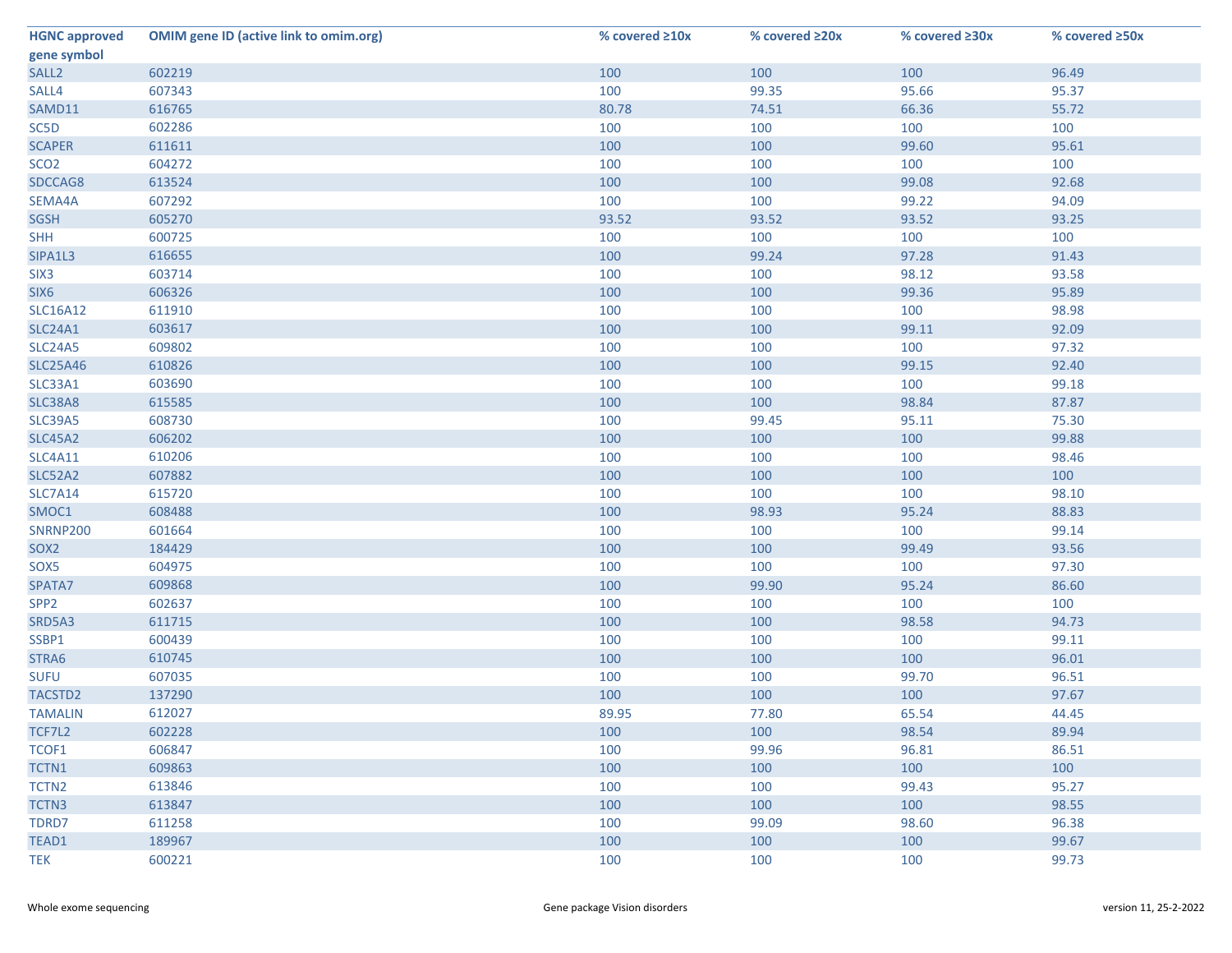| <b>HGNC approved</b> | <b>OMIM gene ID (active link to omim.org)</b> | % covered ≥10x | % covered ≥20x | % covered ≥30x | % covered ≥50x |
|----------------------|-----------------------------------------------|----------------|----------------|----------------|----------------|
| gene symbol          |                                               |                |                |                |                |
| TENM3                | 610083                                        | 100            | 100            | 99.90          | 98.59          |
| TFAP2A               | 107580                                        | 100            | 100            | 100            | 93.34          |
| <b>TGFBI</b>         | 601692                                        | 100            | 99.67          | 97.74          | 92.51          |
| TGIF1                | 602630                                        | 100            | 100            | 100            | 100            |
| <b>TIMM8A</b>        | 300356                                        | 100            | 100            | 100            | 93.05          |
| TIMP3                | 188826                                        | 100            | 100            | 96.79          | 85.95          |
| TMCO <sub>3</sub>    | 617134                                        | 100            | 99.19          | 97.18          | 89.72          |
| <b>TMEM107</b>       | 616183                                        | 100            | 100            | 100            | 95.82          |
| TMEM126A             | 612988                                        | 100            | 100            | 100            | 100            |
| <b>TMEM138</b>       | 614459                                        | 100            | 100            | 100            | 100            |
| <b>TMEM216</b>       | 613277                                        | 100            | 100            | 100            | 99.45          |
| <b>TMEM231</b>       | 614949                                        | 100            | 100            | 100            | 95.56          |
| <b>TMEM237</b>       | 614423                                        | 100            | 100            | 99.26          | 94.88          |
| TMEM67               | 609884                                        | 100            | 100            | 99.87          | 95.43          |
| TMEM98               | 615949                                        | 100            | 100            | 100            | 99.00          |
| TOGARAM1             | 617618                                        | 100            | 100            | 99.65          | 96.38          |
| <b>TOPORS</b>        | 609507                                        | 100            | 100            | 100            | 99.00          |
| TPP1                 | 607998                                        | 100            | 98.87          | 96.77          | 93.28          |
| TRAF3IP1             | 607380                                        | 100            | 99.52          | 95.15          | 79.98          |
| TREX1                | 606609                                        | 100            | 100            | 100            | 100            |
| TRIM32               | 602290                                        | 100            | 100            | 100            | 100            |
| TRNT1                | 612907                                        | 100            | 97.75          | 89.81          | 86.79          |
| TRPM1                | 603576                                        | 100            | 99.44          | 98.82          | 97.16          |
| TSPAN12              | 613138                                        | 100            | 100            | 100            | 99.15          |
| TTC8                 | 608132                                        | 100            | 100            | 100            | 100            |
| <b>TTLL10</b>        | No OMIM ID                                    | 100            | 100            | 98.22          | 85.30          |
| <b>TUB</b>           | 601197                                        | 100            | 100            | 98.07          | 89.04          |
| <b>TUBA3D</b>        | 617878                                        | 100            | 100            | 100            | 100            |
| TUBB3                | 602661                                        | 100            | 100            | 94.62          | 94.62          |
| TUBB4B               | 602660                                        | 100            | 100            | 100            | 98.30          |
| <b>TUBGCP4</b>       | 609610                                        | 100            | 100            | 99.79          | 97.90          |
| <b>TUBGCP6</b>       | 610053                                        | 100            | 100            | 100            | 98.11          |
| TULP1                | 602280                                        | 100            | 96.21          | 86.42          | 61.71          |
| <b>TYR</b>           | 606933                                        | 100            | 100            | 100            | 99.76          |
| TYRP1                | 115501                                        | 100            | 100            | 100            | 100            |
| UBIAD1               | 611632                                        | 100            | 100            | 100            | 98.77          |
| <b>UNC119</b>        | 604011                                        | 100            | 100            | 97.74          | 91.34          |
| UNC45B               | 611220                                        | 100            | 100            | 100            | 98.64          |
| USH1C                | 605242                                        | 100            | 100            | 99.91          | 95.61          |
| USH1G                | 607696                                        | 100            | 100            | 100            | 100            |
| USH <sub>2</sub> A   | 608400                                        | 100            | 100            | 100            | 99.34          |
| <b>USP45</b>         | 618439                                        | 100            | 99.91          | 96.51          | 89.40          |
| VAX1                 | 604294                                        | 100            | 99.92          | 95.53          | 71.39          |
| <b>VCAN</b>          | 118661                                        | 100            | 100            | 100            | 100            |